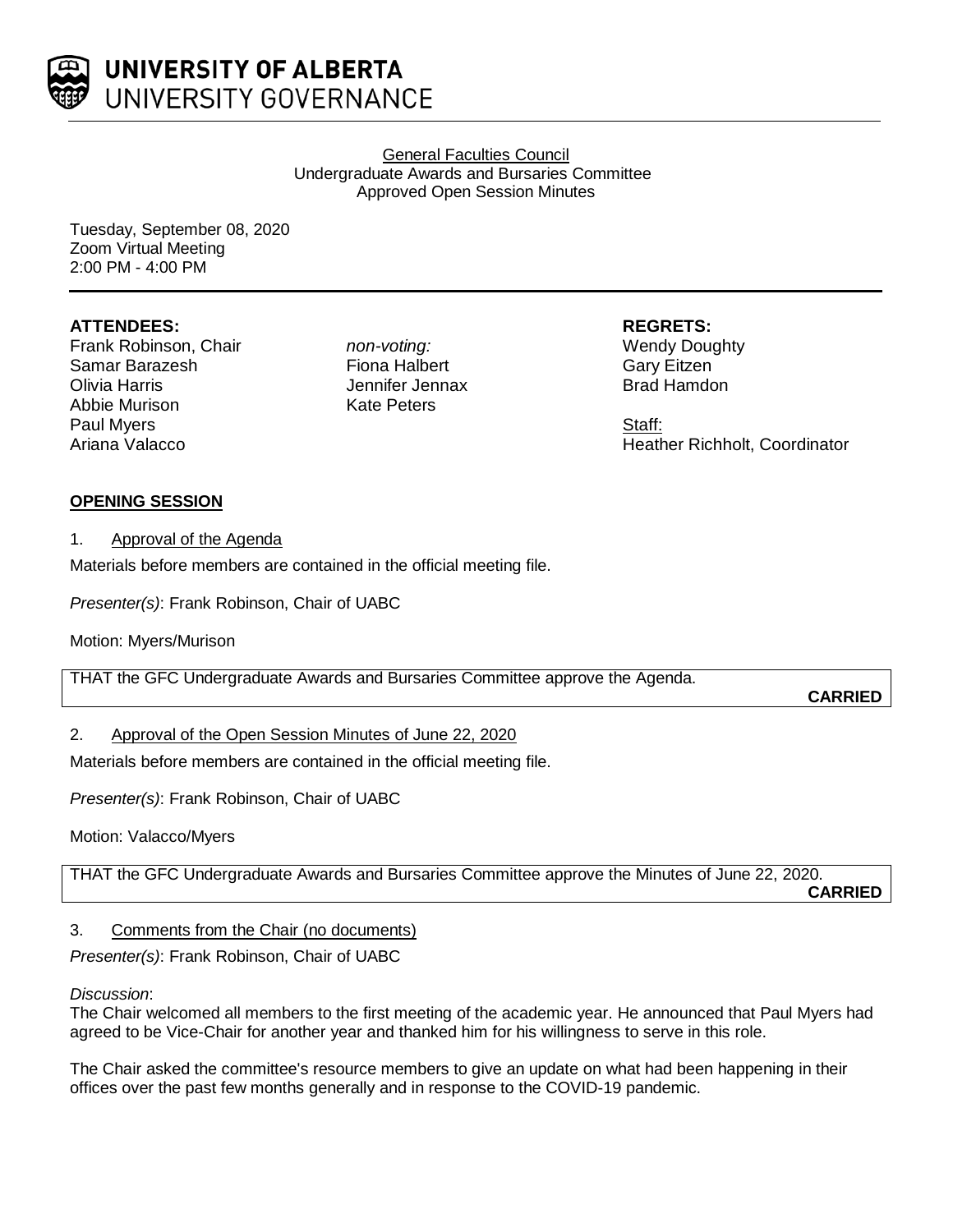Ms. Halbert, Assistant Registrar, Student Financial Support (SFS), gave the committee an update and touched on the following points:

- Monitoring acceptance and yield of the International Entrance Scholarships and International student enrollment;
- Increasing demand for the University of Alberta International (UAI) bursary program this year and into the fall term;
- Increasing demand for needs based funding for domestic students;
- Keeping track of data on other funding sources for domestic students including federal funds;
- Changes to the provincial government funded maintenance grant; and
- The potential impacts of academic restructuring to award terms of reference.

Members discussed:

- Whether SFS expected to bring numerous amendments forward for approval;
- The impact of COVID-19 on domestic and international enrollment;
- Refugee students considered permanent residents for awards purposes;
- Programs in the Faculties and the Office of the Dean of Students to help students with remote learning and computer equipment; and
- Information and help available to students regarding loans, awards, and bursaries.

Ms Jennax, Senior Director, Office of Advancement provided an update and noted:

- Holding fundraisers and donor events was challenging in the COVID-19 reality and there were few opportunities for in-person meetings;
- Advancement was using Zoom, telephone calls, and emails to stay connected;
- Webinars had been delivered to the alumni base since April;
- The *New Trail* alumni magazine was available in an electronic version;
- Plans for 2020 Alumni weekend incuded a "couch to campus" week of virtual events; and
- A system was recently set up to enable student recipients to send thank you notes directly to donors.

A member asked about alumni awards for this year and Ms Jennax replied that they would be held in January or February 2021.

# **DISCUSSION ITEMS**

#### 4. GFC Committee Orientation

Materials before members are contained in the official meeting file.

*Presenter(s)*: Kate Peters, GFC Secretary and Manager, GFC Services

*Discussion*:

Ms Peters gave a brief committee orientation and spoke about:

- The committee's delegated authority from General Faculties Council to approve Undergraduate Financial Supports;
- The administrative process for the approval of Graduate Financial Supports in the Faculty of Graduate Studies and Research;
- The authority of the Board of Governors over management and operation of the University;
- The recommendations of the ad hoc Committee on Academic Governance Including Delegated Authority; and
- Posed three questions for discussion:
	- 1. Is the delegation of authority from GFC to this committee appropriate?
	- 2. Does UABC observe a high level of trust with stakeholders, especially the administrative bodies they work with?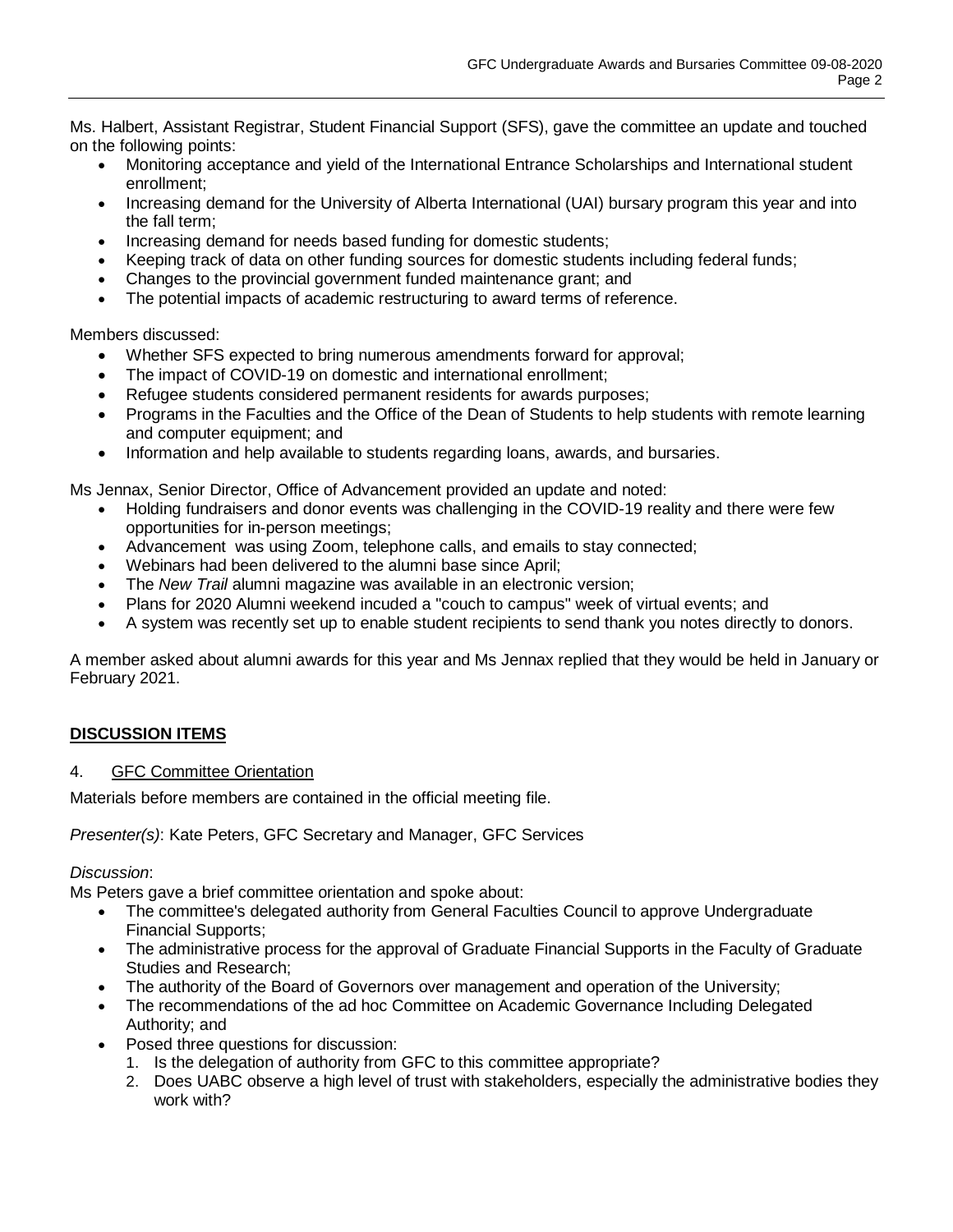3. Are there ways to improve committee effectiveness and enhance the value?

During the discussion, members asked questions and expressed comments including but not limited to:

- That the committee worked well with virtual meetings and the volume of work was not onerous for members;
- That there was a good level of trust and openess with Student Fiancial Support (SFS) in the Office of the Registrar, and Advancement;
- That the grad process worked on an ad hoc basis that was faster and more responsive for donors;
- Whether graduate students were involved in the grad process;
- The volume of financial supports coming forward for approval on the undergraduate side compard to on the graduate side;
- That proposed financial supports had to adhere to SFS Policy and Procedure;
- The potential to require different levels of approval for awards; and
- Whether email approvals or e-votes would be an effective way to handle some of the business of the committee.

# **ACTION ITEMS**

#### 5. New Annually Funded Financial Supports for Approval

Materials before members are contained in the official meeting file.

*Presenter(s)*: Fiona Halbert, Assistant Registrar, Student Financial Support; Allen Wolfe, Specialist, Student Financial Support; Shari Klassen, Specialist, Student Financial Support

*Discussion*:

Members discussed the maximums allowed for athletic awards.

#### Motion: Myers/Harris

THAT the GFC Undergraduate Awards and Bursaries Committee approve, with delegated authority from General Faculties Council, the following new annually funded Undergraduate Awards and Bursaries, as submitted by Student Financial Support and as set forth in Attachment 1, as amended, to be effective immediately:

- J Masliyah, J Czarnecki, and Z Xu Bursary in Engineering
- Jonathan and Joline MacLeod Award in Finance
- Insolvency Institute of Canada Prize in Insolvency Law
- Grundy Family Golden Bears Football Award
- Gervin Métis Leadership Award in Law
- McIntosh Family Basketball Award
- McIntosh Family Award in Music

**CARRIED**

#### 6. New Endowed Financial Supports for Approval

Materials before members are contained in the official meeting file.

*Presenter(s)*: Fiona Halbert, Assistant Registrar, Student Financial Support; Allen Wolfe, Specialist, Student Financial Support; Shari Klassen, Specialist, Student Financial Support

*Discussion*:

There was no discussion.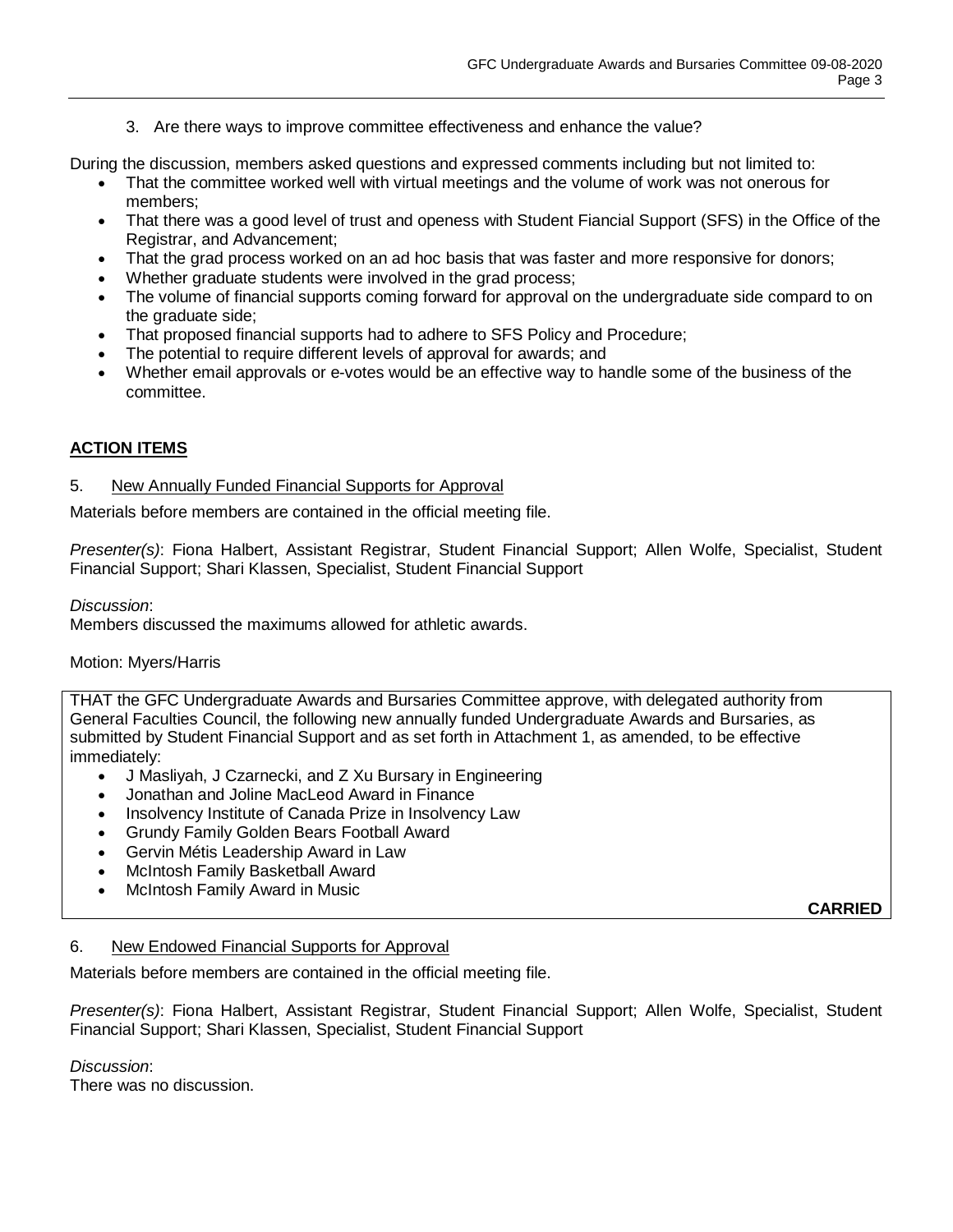Motion: Murison/Barazesh

THAT the GFC Undergraduate Awards and Bursaries Committee approve, with delegated authority from General Faculties Council, the following new endowed Undergraduate Awards and Bursaries, as submitted by Student Financial Support and as set forth in Attachment 1, to be effective immediately: •Augustana Faculty Bursary

•Linda and Clarence Capjack Bursary in Electrical and Computer Engineering

•Peggy and Willard Runquist Bursary

•Derek Robert Thompson Scholarship in Science

7. Amended Financial Supports for Approval

Materials before members are contained in the official meeting file.

*Presenter(s)*: Fiona Halbert, Assistant Registrar, Student Financial Support; Allen Wolfe, Specialist, Student Financial Support; Shari Klassen, Specialist, Student Financial Support

*Discussion*:

Members discussed the reason for the change from prize to award.

Motion: Myers/Barazesh

THAT the GFC Undergraduate Awards and Bursaries Committee approve, with delegated authority from General Faculties Council, the following amended Undergraduate Awards and Bursaries, as submitted by Student Financial Support and as set forth in Attachment 1, as amended, to be effective immediately:

- Dr A J Pauly Bursaries in Medicine
- American Welding Society Prize In Welding Engineering
- Community Service-Learning (CSL) Award

**CARRIED**

**CARRIED**

#### **DISCUSSION ITEMS**

8. Question Period (no documents)

*Presenter(s)*: Frank Robinson, Chair of UABC

*Discussion*:

A member asked a question about how Equity, Diversity, and Inclusion (EDI) is included in Student Financial Supports.

Ms Halbert went over the University of Alberta Policies and Procedures On-Line (UAPPOL) Student Financial Support Policy and Procedure and explained how they tie into the Institutional Strategic Plan, *For the Public Good* and EDI Strategy. She also explained that due to privacy legislation the university was limited on how much data they could collect related to student demographics.

# **INFORMATION REPORTS**

#### 9. Items Approved by the GFC Undergraduate Awards and Scholarship Committee by E-mail Ballots

There were no items.